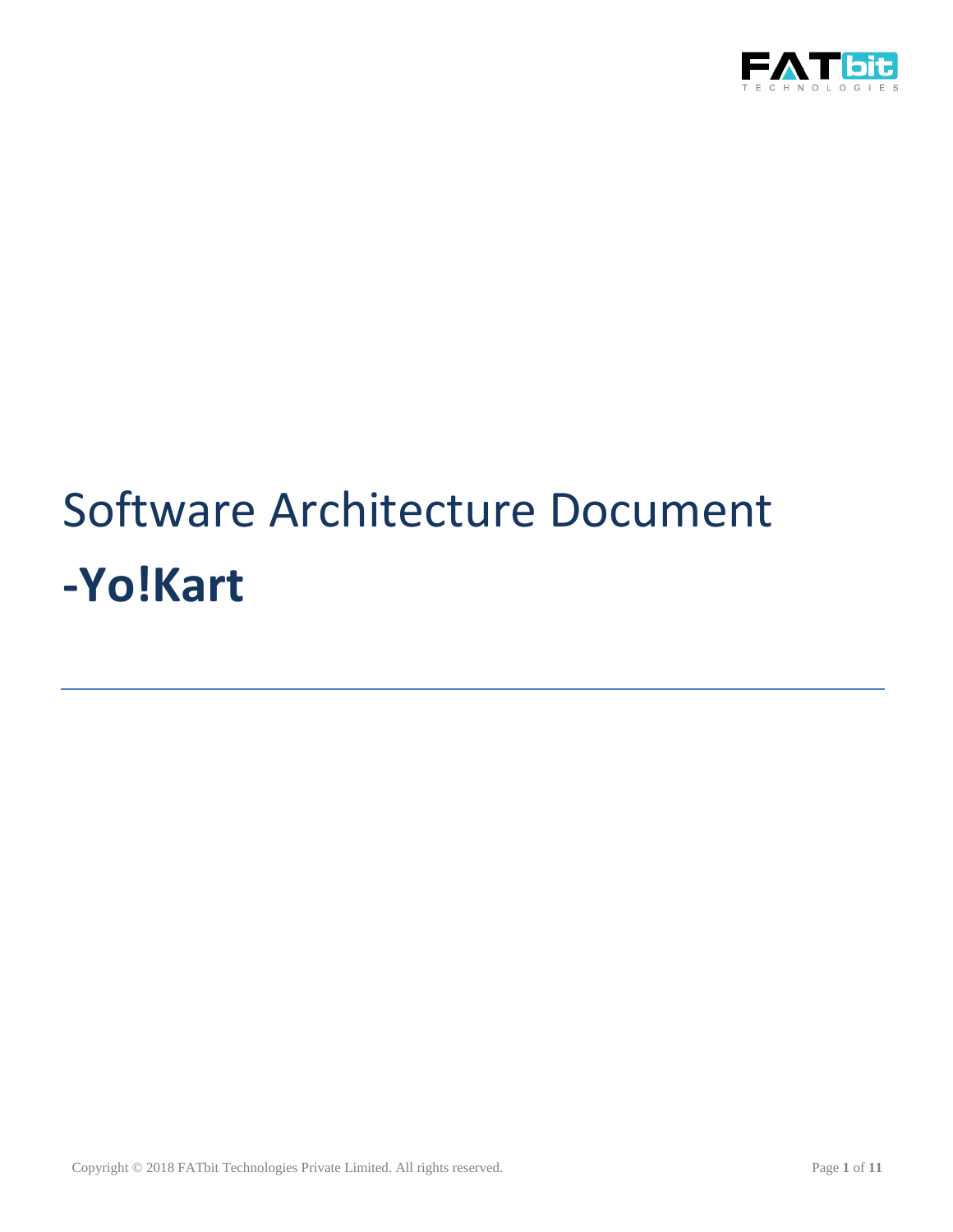

## **Table of Contents**

| 1. Introduction                            | $\mathfrak{Z}$ |
|--------------------------------------------|----------------|
| 1.1. Purpose                               | 3              |
| 1.2. Scope                                 | $\mathfrak{B}$ |
| 2. Architectural Representation            | 3              |
| 3. Architectural Goals                     | 3              |
| 4. Architectural Constraints               | 3              |
| 5. Use-Case View                           | 4              |
| 5.1. Architecturally Significant Use Cases | 5              |
| 6. Logical View: Architecture Overview     | $\overline{7}$ |
| 7. Process View                            | 8              |
| 7.1. Processes                             | 8              |
| 8. Deployment View                         | 9              |
| 8.1 Desktop PC / Web Browser               | 9              |
| 8.2 Public Frontend                        | 9              |
| 8.3 Login Protected Dashboard              | 9              |
| 8.4 Deployment Server                      | 10             |
| 8.5 Size and Performance                   | 10             |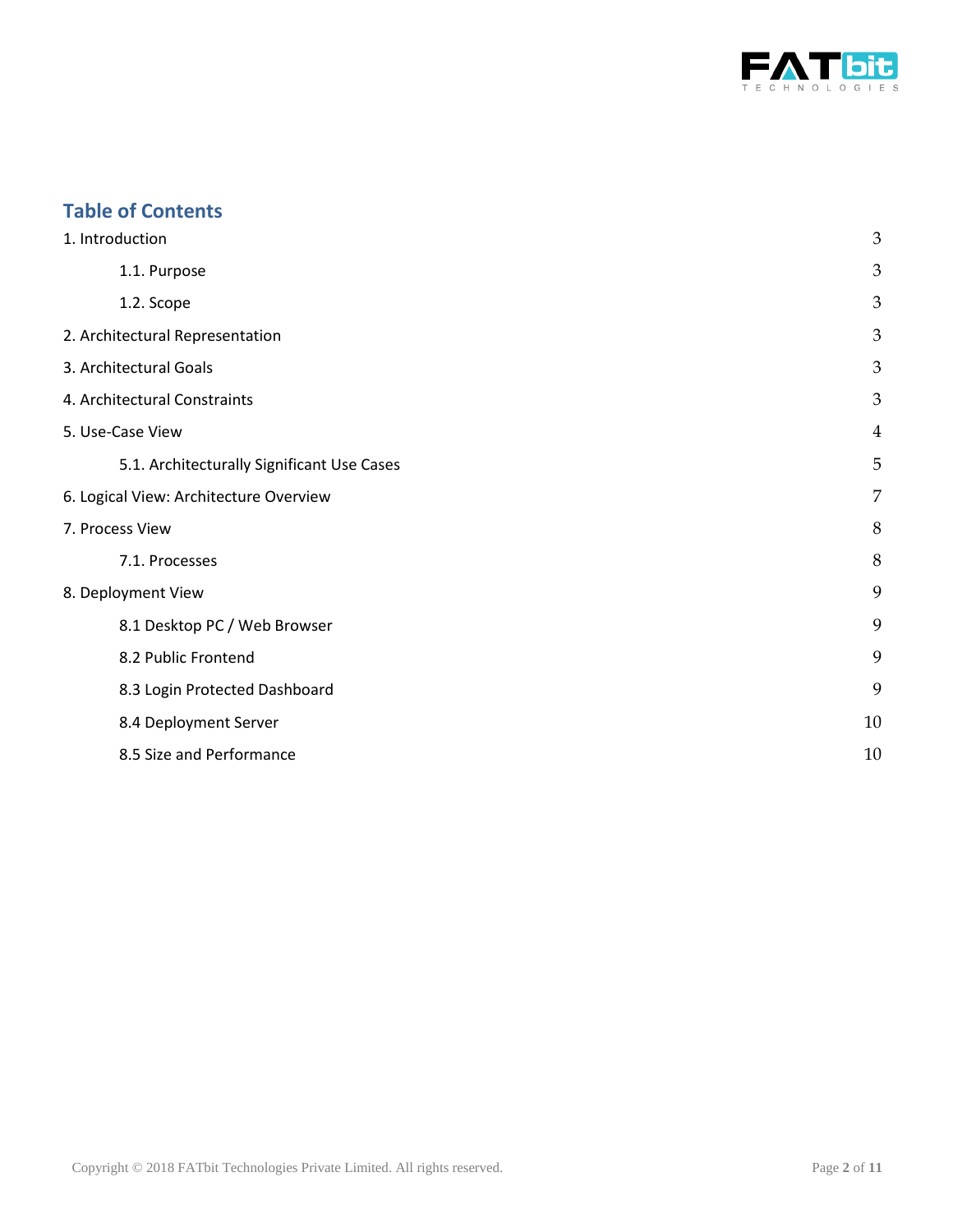

# <span id="page-2-0"></span>1. Introduction

### <span id="page-2-1"></span>1.1. Purpose

This document provides a comprehensive architectural overview of the system, using a number of different architectural views to depict different aspects of the system. It is intended to capture and convey the significant architectural decisions which have been made on the system.

### <span id="page-2-2"></span>1.2. Scope

This Software Architecture Document provides an architectural overview of the Yo!kart multi vendor ecommerce system designed by the FATbit technologies to support the concept of online buying and selling. The e commerce system in a multi vendor system which means multiple users can buy or sell items through the system.

# <span id="page-2-3"></span>2. Architectural Representation

This document presents the architecture as a series of views;

- Use case view
- Logical view
- Process view
- Deployment view.

There is no separate implementation view described in this document.

# <span id="page-2-4"></span>3. Architectural Goals

There are some key goals that have a significant bearing on the architecture, which are as follows:

- All Admin, buyers, and seller functionality must be available for access by the respective users.
- The Yo!Kart System must ensure complete protection of data from unauthorized access.
- All remote accesses are subject to user identification and password control.
- The Yo!Kart System will be implemented as a client-server system.

# <span id="page-2-5"></span>4. Architectural Constraints

There are some key system constraints that have a significant bearing on the architecture, which are as follows:

- All performance and load balancing requirements will be taken care of and load balancing must be done in order to handle high volume traffic on the system.
- The system is constrained to depend on the third party APIs like payment gateways, SMS, Shipping APIs etc. Any response break from third parties will ultimately affect the functionality of the integrated API.
- The External mailing server (if integrated) will be responsible for the mail notifications sent to different users. The External mailing server (if integrated) will be responsible for the mail notifications to the system users.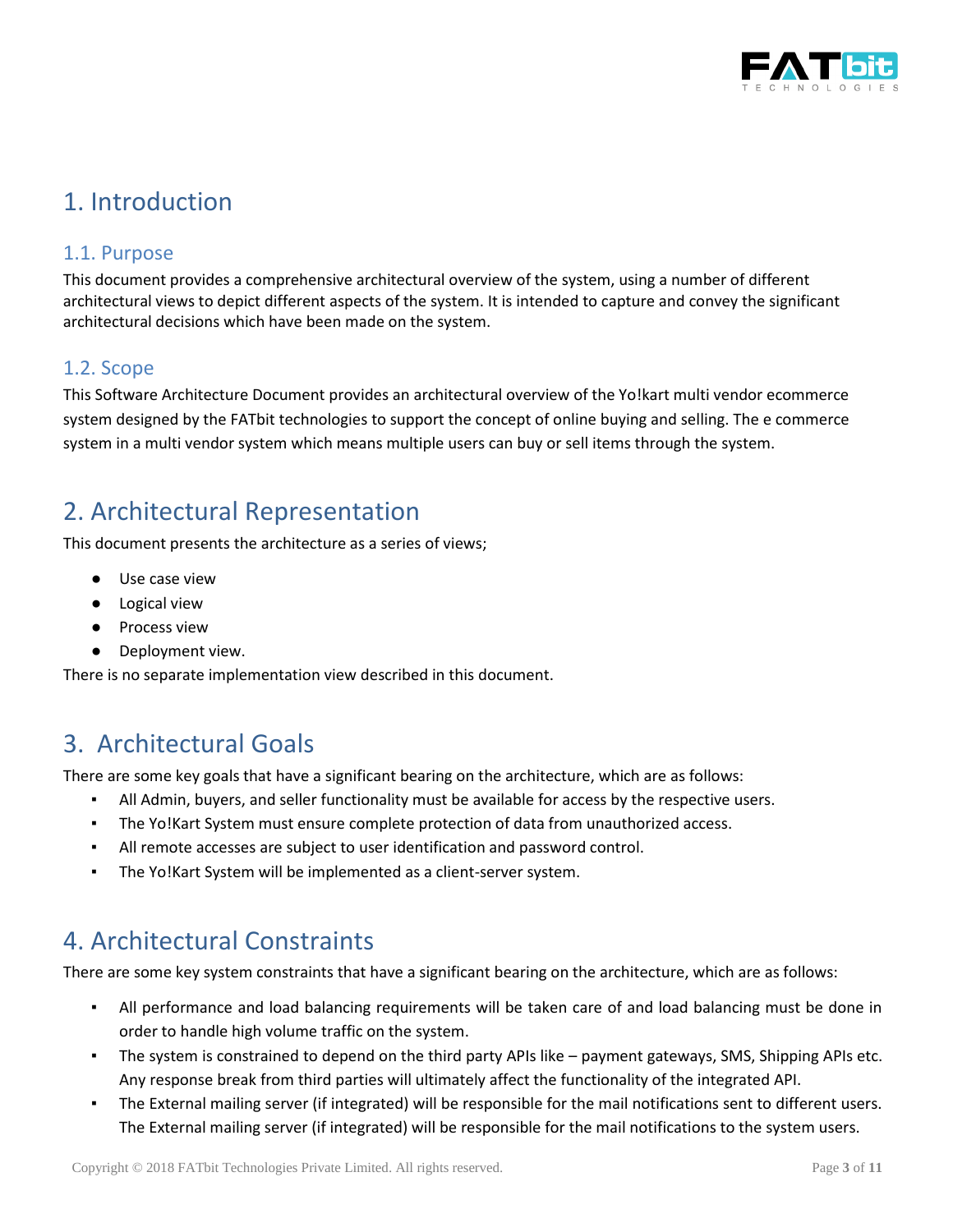

# <span id="page-3-0"></span>5. Use-Case View

A description of the use-case view of the software architecture. The Use Case View is important input to the selection of the set of scenarios and/or use cases that are the focus of iteration. It describes the set of scenarios and/or use cases that represent some significant, central functionality. It also describes the set of scenarios and/or use cases that have a substantial architectural coverage (that exercise many architectural elements) or that stress or illustrate a specific, delicate point of the architecture.

The Seller use cases are as follows:

- Login/Register
- Buy Subscriptions (If enabled by Admin)
- List & Pick Products from Catalogue
- Add Custom Catalogue
- View Orders
- Manage Order Status
- Manage Shipping
- Manage Cancellation and Return Requests
- View Wallet, Submit Withdrawal Requests
- View & Download Reports

The Buyer use cases are as follows:

- Login/Register
- Search Products
- Add Products to Cart
- Order Placement
- Apply coupons
- View Wallet, Recharge & Submit Withdrawal Requests
- Payment Gateway payment processing
- Raise Return and cancellations Requests

These use cases are initiated by the buyer, seller or the admin. In addition, interaction with external actors; payment gateway and shipping gateways will occur.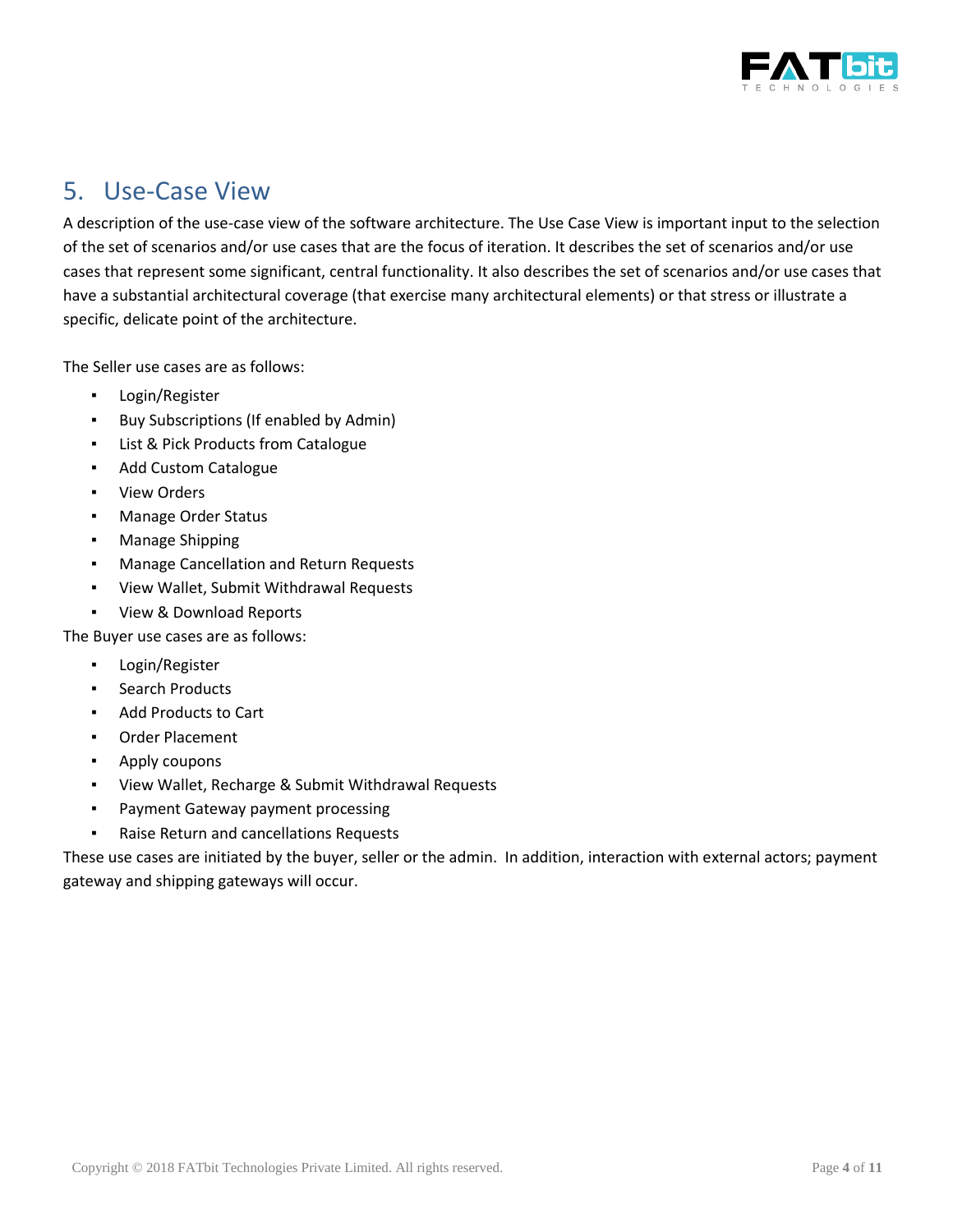



### <span id="page-4-0"></span>5.1. Architecturally Significant Use Cases

Diagram Name: Architecturally Significant Use-Cases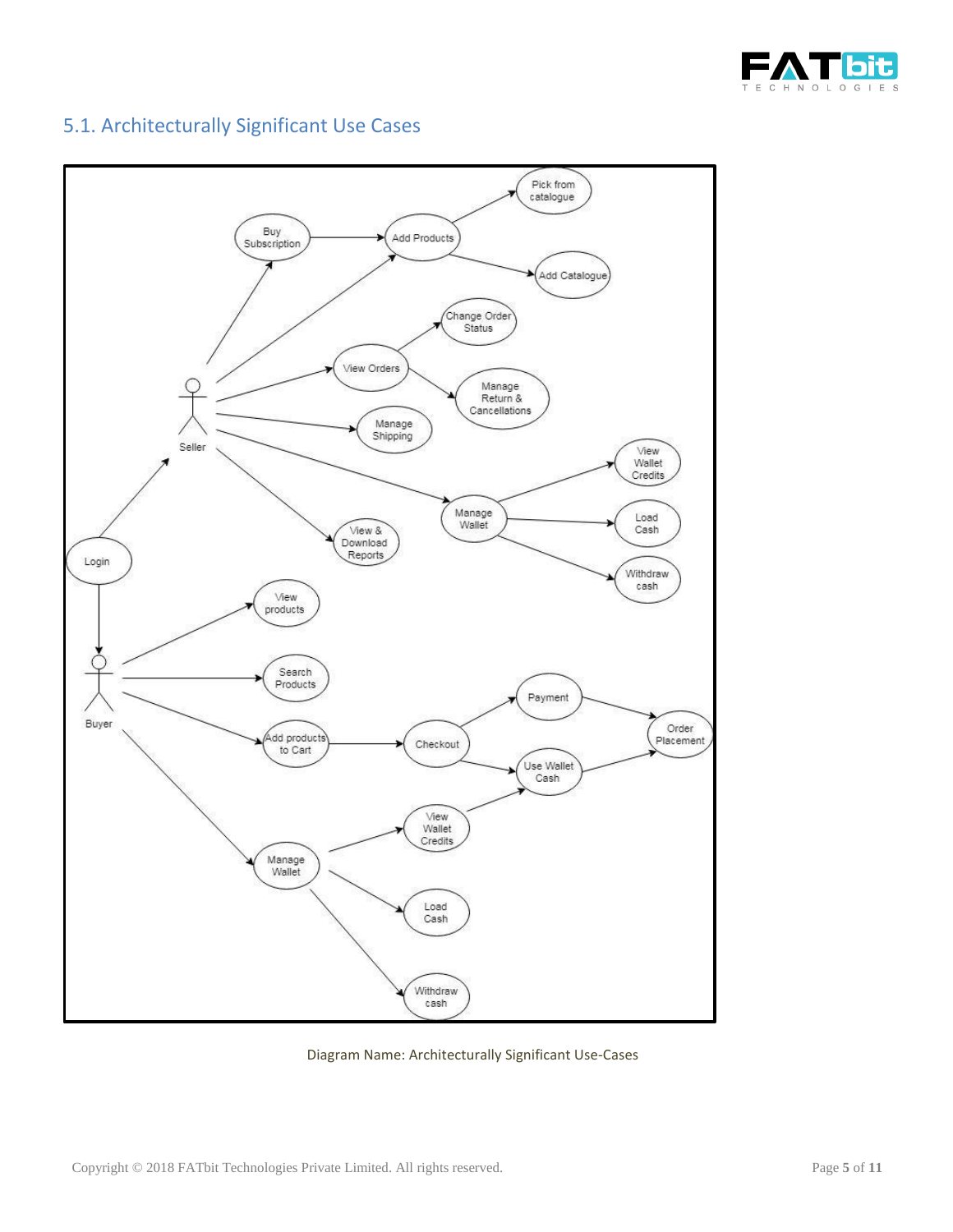

### *5.1.1 Buy Subscription*

This use case will allow the owner to buy subscription plans to list their products on website. The subscription plan activation by seller is only required if the site admin has made it mandatory for the sellers for listing their product. The actor of this use case is Seller.

### *5.1.2 Add Products*

The user can pick products from the catalogue defined by the site admin or add their own catalogue. The product moderation may or may not be required, as per the admin settings. The actor in this case is Seller.

### *5.1.3 Orders Management*

The user can view the list of orders and manage the orders. The user will also be able to view the return and refund orders and take necessary actions for them. The actor in this case is seller.

The user will be able to place orders, view the list of orders and place return or refund requests for specific orders. The actor in this case is Buyer.

### *5.1.4 Manage Shipping*

The user can will be responsible for managing the shipping of the orders unless otherwise defined by the site admin for managing shipping. The actor in this case is seller.

### *5.1.5 Manage Wallet*

The user can view the wallet balance, wallet transactions and load cash and place a withdrawal request for funds transfer to the stated bank account. The actor in this case is both Seller & Buyer.

### *5.1.6 View & Download Reports*

The user can view the reports and download reports for products inventory, products performance and products inventory status. The actor in this case is Seller.

### *5.1.7 View & Search Products*

The user can view and search products according to their wish. The actor in this case is Guest, Seller or Buyer.

### *5.1.8 Add Products to Cart*

The user can browse products, add products from the products listings or details page into the cart and update the quantity count as per their requirement.

The actor in this case is Guest, Seller or Buyer.

### *5.1.9 Checkout & Order Placement*

To accomplish the checkout process a user will be redirected to the payment gateway options upon click of the Checkout button on the cart page. The user will be redirected the payment gateway page and make payment with an authentic credit card / debit card. However user can also make payment through direct bank transfer ort virtual wallet which is loaded with cash credits. The actor in this case is Buyer.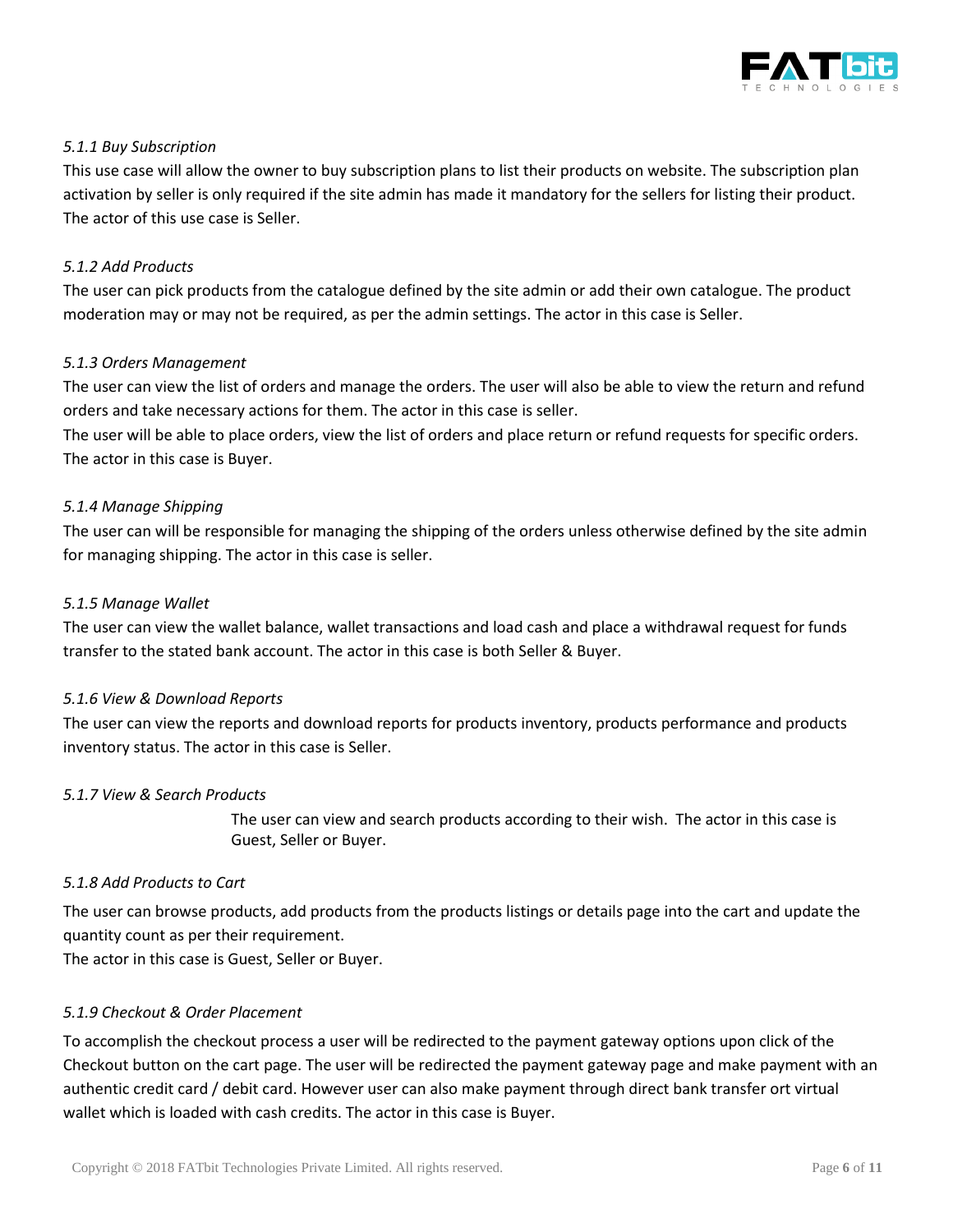



# <span id="page-6-0"></span>6. Logical View: Architecture Overview

Diagram Name: Architecture Overview

### *6.1.1 Application* layer

This application layer has all the boundary classes that represent the application screens that the user sees. This layer depends upon the Process Objects layer; that straddles the separation of the client from mid-tier.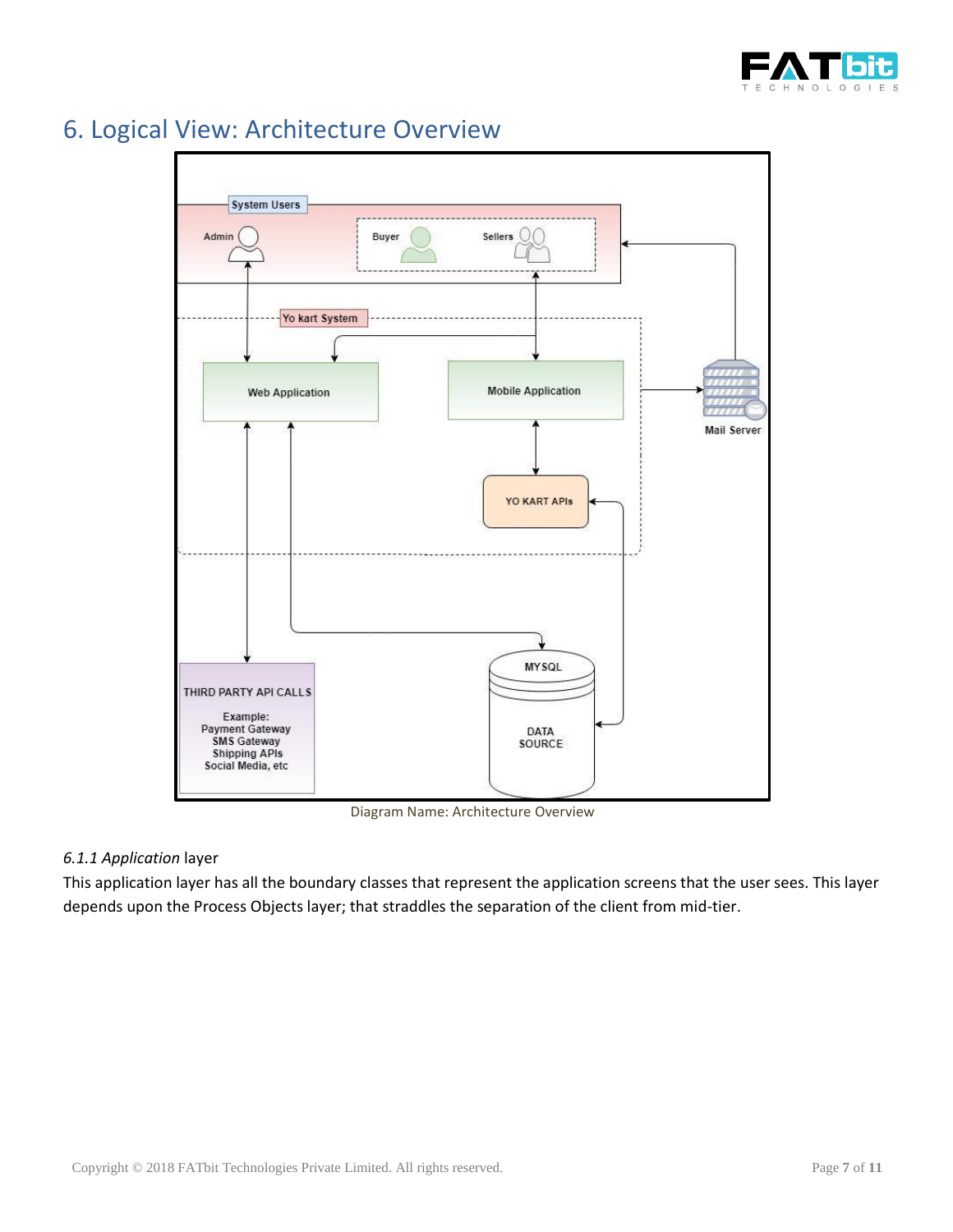

### *6.1.2 Business Services* layer

The Business Services process layer has all the controller classes that represent the use case managers that drive the application behavior. This layer represents the client-to-mid-tier border. The Business Services layer depends upon the Process Objects layer; that straddles the separation of the client from mid-tier.

#### *6.1.3 Middleware* layer

The Middleware layer supports access to Relational DBMS-MYSQL.

#### *6.1.4 Base Reuse*

The Base Reuse package includes classes to support list functions and patterns.

### <span id="page-7-0"></span>7. Process View

A description of the process view of the architecture. Describes the tasks (processes and threads) involved in the system's execution, their interactions and configurations. Also describes the allocation of objects and classes to tasks.

### <span id="page-7-1"></span>7.1. Processes

The Core buying process and order refund/ return and cancellation process for the Yo kart is explained below in the



process view diagram

Diagram Name: Process View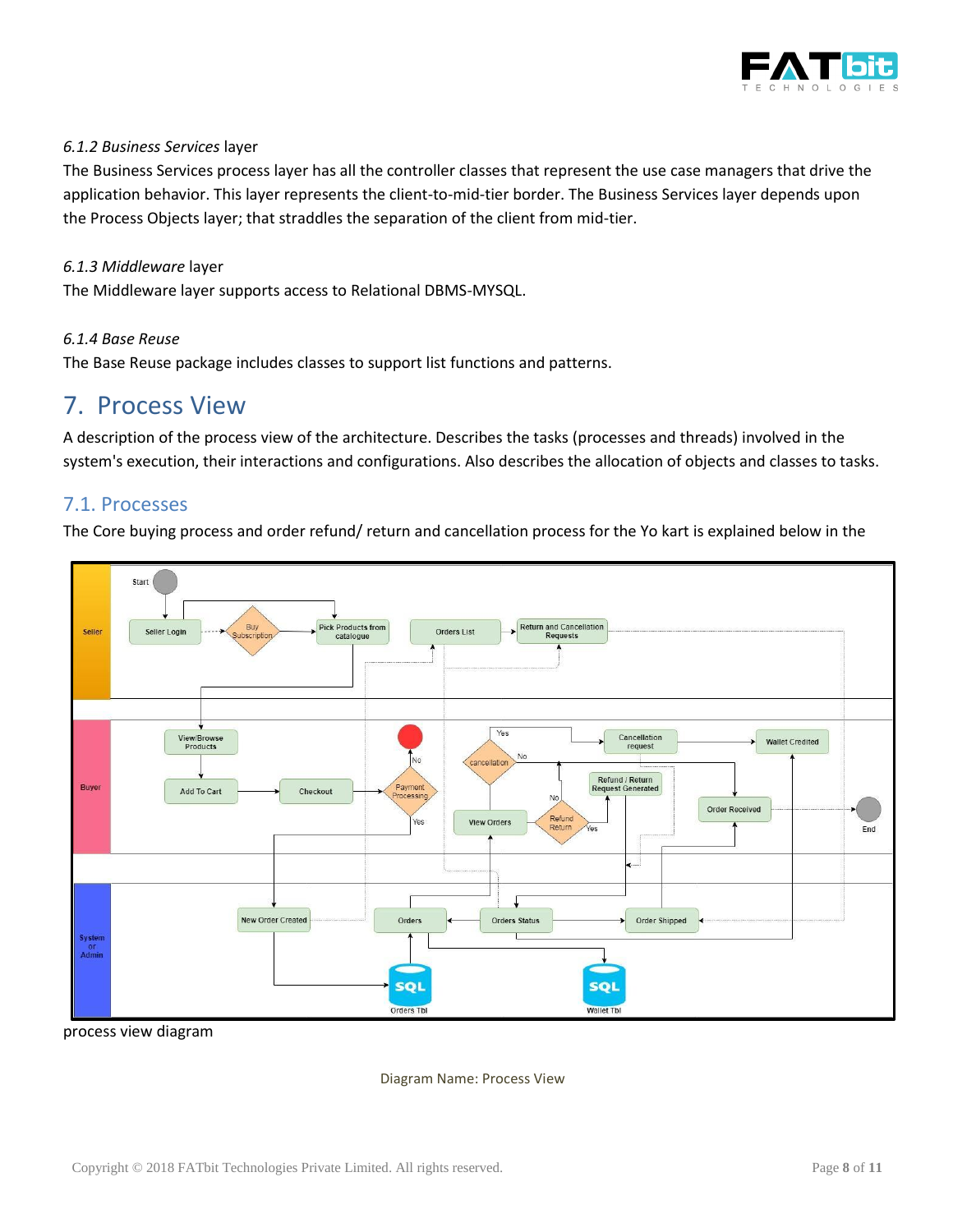

# <span id="page-8-0"></span>8. Deployment View

A description of the deployment view of the architecture describes the various physical nodes for the most typical platform configurations. Also describes the allocation of tasks (from the Process View) to the physical nodes. This section is organized by physical network configuration; each such configuration is illustrated by a deployment diagram, followed by a mapping of processes to each processor.



Diagram Name: Deployment View

### <span id="page-8-1"></span>8.1 Web Browser

Buyer can register via Desktop PCs browsers that are connected directly to the Web Servers. The Seller also uses these PCs browser to register and maintain products on website.

### <span id="page-8-2"></span>8.2 Public Frontend

Public frontend is the main client side part which lies under the presentation layer. All the users have access to public frontend through the web browsers.

### <span id="page-8-3"></span>8.3 Login Protected Dashboard

The login protected dashboard that allows users to manage their respective information in the system. Access to dashboard is available through web browser.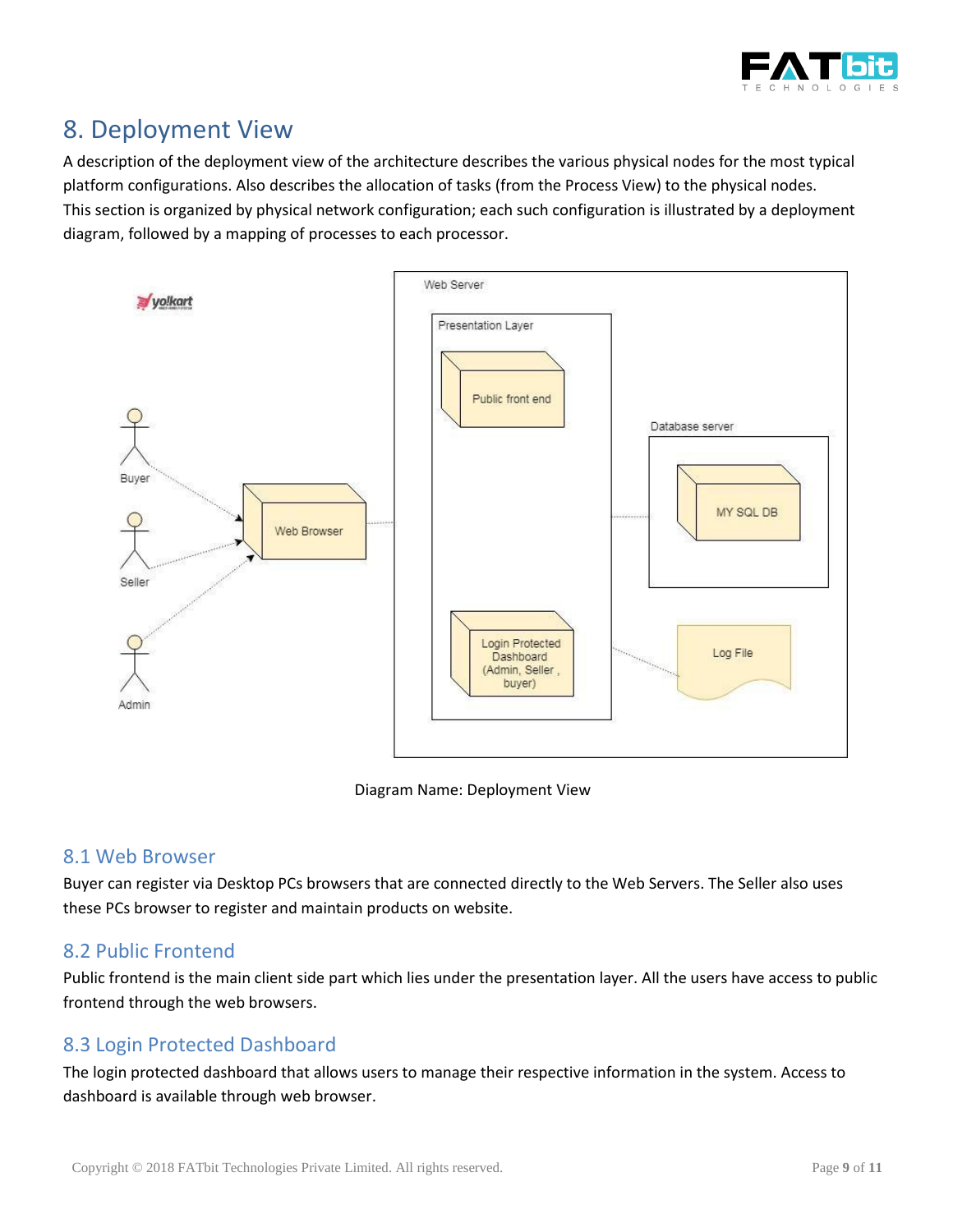

### <span id="page-9-0"></span>8.4 Deployment Server

*8.4.1 Supported Operating Systems*

Linux x86, x86-64

*8.4.2 Supported Web Servers* Apache 2.2.x – Apache 2.4.x

*8.4.3 PHP Compatibility*

5.6 and above versions

#### *8.4.4 Required Extensions*

- GD with Free Font support
- Zlib with zip support
- DOM
- Mbstring should be enabled
- Icony function should be enabled
- Fileinfo function should be enabled
- Ioncube Loader
	- ✓ Safe mode off
	- ✓ Memory limit 32M or more (Some pages with advanced feature may use upto 128M)

#### *8.4.5 My SQL*

5.6 Or newer

#### *8.4.6 Server Hosting setup*

Ability to run scheduled jobs (crontab) with PHP

#### *8.4.7 Compatible Web Hosting*

- Shared Servers
- Virtual Private Server (VPS)
- Dedicated Servers
- <span id="page-9-1"></span>● Cloud Server